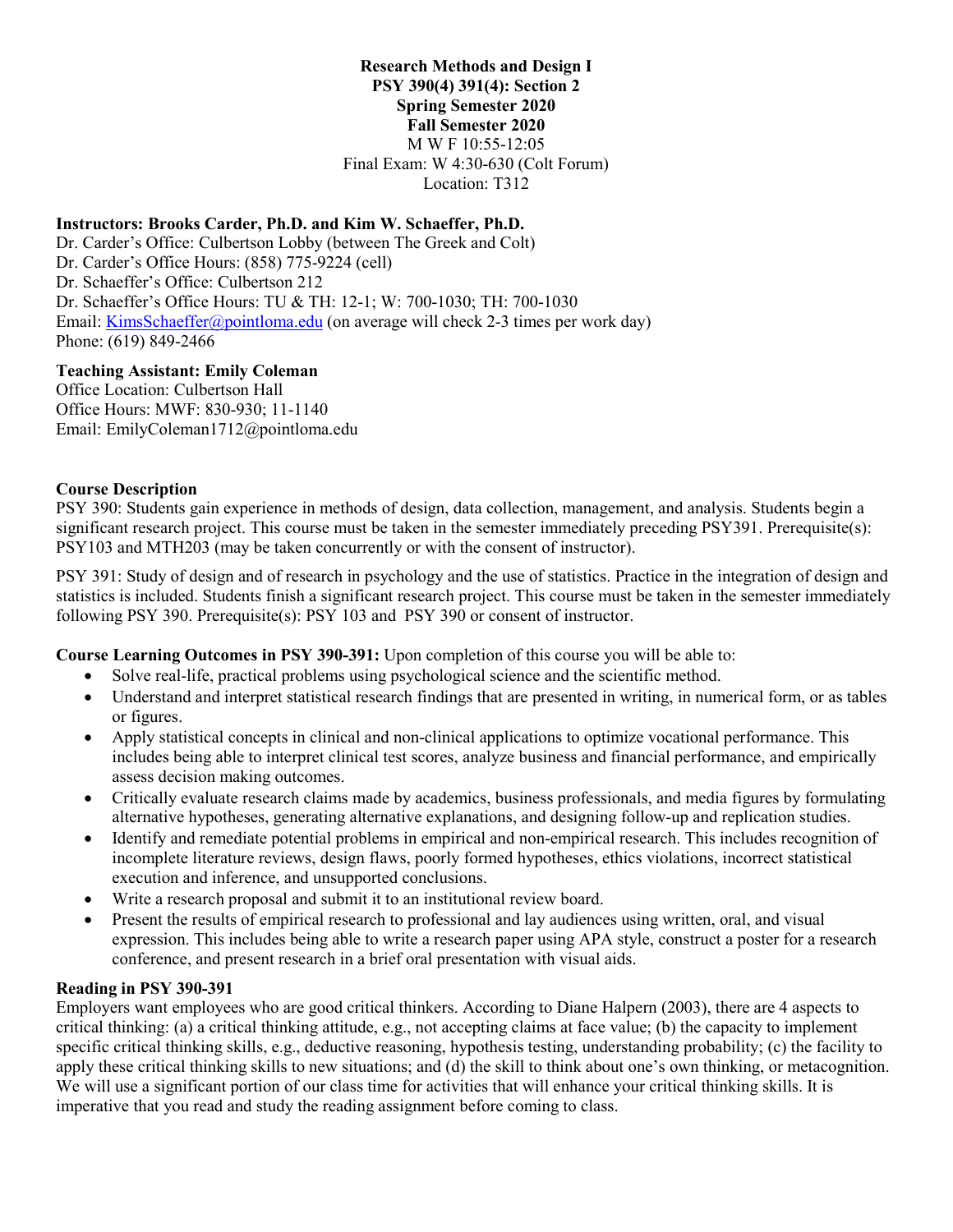#### **Working in Teams in PSY 390-391**

This course employs the Team Based Learning (TBL) method. "Team-Based Learning is an evidence based collaborative learning teaching strategy designed around units of instruction, known as "modules," that are taught in a three-step cycle: preparation [completing the assignment before class], in-class readiness assurance testing [RATs, basically quizzes on the assignment], and application-focused exercise [Team Application Exercises]." The fourth essential component of TBL is the Team Member Helpfulness Evaluation (both formative and summative).

## **Required Textbook**

Mitchell, M. L., & Jolley, J. M. (2013). *Research design explained* (8<sup>th</sup> ed.). New York: Thomson-Wadsworth.

#### **How Grades Will Be Earned (A = 93-100; A- = 90-92.99; B+ = 88-89.99; B = 84-87.99; B- = 80-83.99; C+ = 77- 79.99; C = 70-76.99; C- = 65-69.99; D+ = 62-64.99; D = 55-61.99; D- = 50-54.99; F < 49.99%)**

|            | <b>PSY390</b>                                                |  |  |
|------------|--------------------------------------------------------------|--|--|
| 15%        | Readiness Assurance Tests (RATs)                             |  |  |
| 15%        | <b>Team Application Exercises</b>                            |  |  |
| $5\%$      | Team Member Helpfulness Evaluation (peer-graded)             |  |  |
| 40%        | $Tests1-4$                                                   |  |  |
| 15%        | Homework                                                     |  |  |
| 10%        | <b>IRB</b> Proposal                                          |  |  |
| Note:      | Final Examination. Minus 10% in overall grade if not present |  |  |
|            | <b>PSY391</b>                                                |  |  |
| 15%        | Readiness Assurance Tests (RATs)                             |  |  |
| 10%        | <b>Team Application Exercises</b>                            |  |  |
| $5\%$      | Team Member Helpfulness Evaluation (peer-graded)             |  |  |
| 40%        | $Tests1-4$                                                   |  |  |
| 10%        | Homework                                                     |  |  |
| <b>20%</b> | Paper                                                        |  |  |
|            |                                                              |  |  |

Note: Final Examination. Minus 10% in overall grade if not present

#### **Managing Your Life and This Course**

If you cannot take a test due to extreme circumstances, please ask me for permission to take the test at another time before the exam.

Most people need to miss a class due to illness, flight delays, and so on. Therefore, a safety valve is built into the course. For the safety valve to become effective two conditions are met. First, cell phones are put away, and second, 90% of the class completes the IDEA course evaluation the first week it is posted.

*Safety Valve:* The four lowest Team Application Exercises, two lowest Homework scores, and two lowest RATs, will be dropped.

#### **Academic Honesty**

Students should demonstrate academic honesty by doing original work and by giving appropriate credit to the ideas of others. Academic dishonesty is the act of presenting information, ideas, and/or concepts as one's own when in reality they are the results of another person's creativity and effort. A faculty member who believes a situation involving academic dishonesty has been detected may assign a failing grade for that assignment or examination, or, depending on the seriousness of the offense, for the course. Faculty should follow and students may appeal using the procedure in the university Catalog. See [Academic Policies](http://catalog.pointloma.edu/content.php?catoid=18&navoid=1278) for definitions of kinds of academic dishonesty and for further policy information.

## **Late Assignments**

You can turn in a late assignment for up to seven days. The TA will deduct ten percent for lateness and ten percent each additional day the assignment is late.

## **Second Half of Syllabus Posted on Canvas**

I am required to include additional material to the syllabus. This is posted in Canvas under Syllabus (Part II).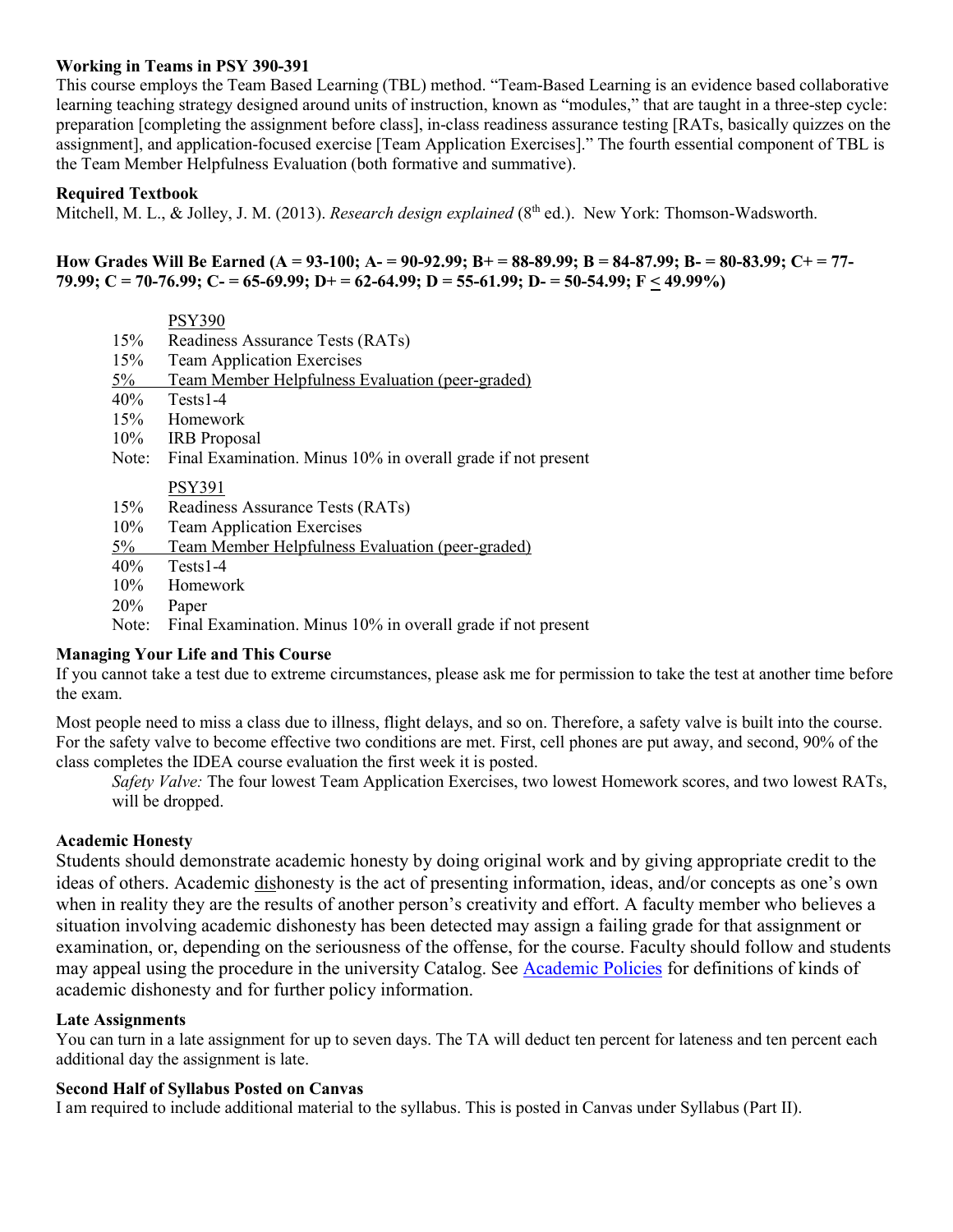# PSY390 Schedule

|                | <b>MONDAY</b>                                                                                               | WEDNESDAY                                                                                              | FRIDAY                                                                                                                                                    |
|----------------|-------------------------------------------------------------------------------------------------------------|--------------------------------------------------------------------------------------------------------|-----------------------------------------------------------------------------------------------------------------------------------------------------------|
| W1             | 13-Jan                                                                                                      | 15-Jan                                                                                                 | 17-Jan                                                                                                                                                    |
|                | Course Introduction<br>Meet your professors                                                                 | TEAM BASED LEARNING™ (TBL)<br>Team formation<br>Meet your teammates<br>Present team name<br>Team norms | Article Assignment: Bolte (first author)<br><b>Article Application Exercises</b><br>What is a Peer-Reviewed Journal Article?<br>What is a Review Article? |
| W <sub>2</sub> | 20-Jan                                                                                                      | 22-Jan                                                                                                 | 24-Jan                                                                                                                                                    |
|                | <b>Martin Luther King Jr. Day (No Classes)</b><br>Chapter 1                                                 | Chapter 2                                                                                              | Article Assignment: Frederick<br><b>Article Application Exercises</b>                                                                                     |
| W <sub>3</sub> | 27-Jan                                                                                                      | 29-Jan                                                                                                 | 31-Jan                                                                                                                                                    |
|                | Chapter 3                                                                                                   | Chapter 4                                                                                              | Article Assignment: Garcia & Carder<br><b>Article Application Exercises</b><br>Topic: What makes good research?                                           |
| W <sub>4</sub> | 3-Feb                                                                                                       | 5-Feb                                                                                                  | 7-Feb                                                                                                                                                     |
|                | Chapter 5                                                                                                   | <b>INFORMATIONAL LITERACY</b><br>Dr. Denise Nelson<br>Chapter 6                                        | Find an Article Assignment<br><b>Article Application Exercises</b>                                                                                        |
| W <sub>5</sub> | 10-Feb                                                                                                      | 12-Feb                                                                                                 | 14-Feb                                                                                                                                                    |
|                | <b>INFORMATIONAL LITERACY</b><br>Location: Hughes Computer Lab (Library)<br>Dr. Denise Nelson<br>Chapter 7a | Chapter 7b                                                                                             | Find an Article Assignment<br><b>Article Application Exercises</b>                                                                                        |
| W <sub>6</sub> | 17-Feb                                                                                                      | 19-Feb                                                                                                 | 21-Feb                                                                                                                                                    |
|                |                                                                                                             | Test 1                                                                                                 | Find an Article Assignment                                                                                                                                |
| W7             | 24-Feb                                                                                                      | 26-Feb                                                                                                 | 28-Feb                                                                                                                                                    |
|                | 5 MC Questions/Answers on W's Readings -<br>Due: TU Noon                                                    | RAT1: Ch 10a (pp. 279-292)                                                                             | Presentation: Possible Team Research<br>Projects                                                                                                          |
| W8             | 2-Mar                                                                                                       | 4-Mar                                                                                                  | 6-Mar                                                                                                                                                     |
|                | <b>Application Exercises</b><br>5 MC Questions/Answers on W's Readings -<br>Due: TU Noon                    | RAT2: Chapter 10b (pp. 292-317)                                                                        |                                                                                                                                                           |
| <b>SB</b>      | 9-Mar                                                                                                       | 11-Mar                                                                                                 | 13-Mar                                                                                                                                                    |
|                | <b>Spring Break (No Class)</b>                                                                              | <b>Spring Break (No Class)</b>                                                                         | <b>Spring Break (No Class)</b>                                                                                                                            |